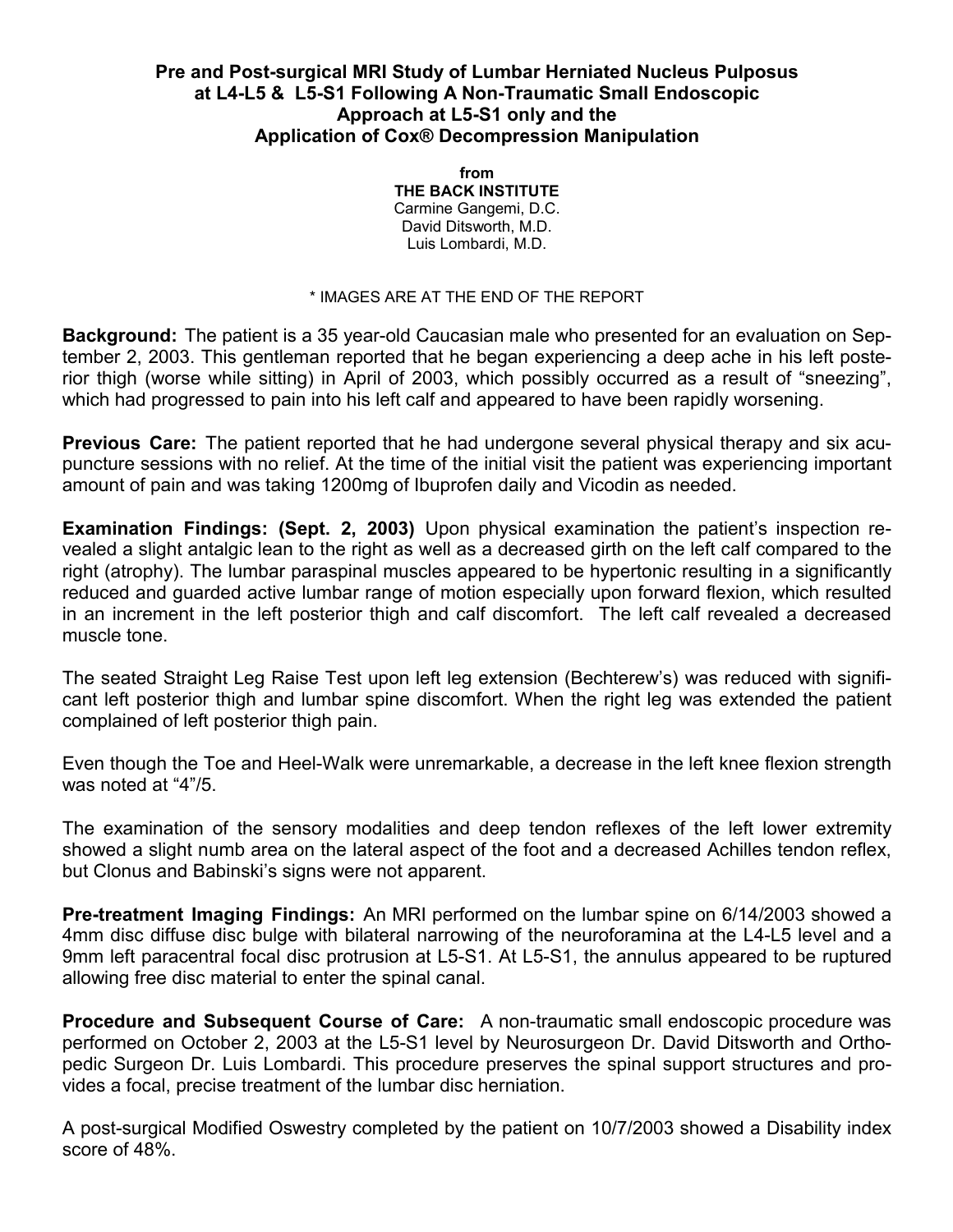The patient presented for post-endoscopic care with Dr. Gangemi on November 6, 2003. Upon physical examination the following positive findings were noted:

The patient displayed an antalgic lean to the right with hypertonicity and tenderness to palpation of the paraspinal muscles. His active lumbar flexion was guarded and reduced with complaints of lower back "tightness" and mild posterior left thigh discomfort. The left calf girth was slightly decreased. There was a decreased left knee flexion at "4"/5. Supine SLR on the left was reduced to 40 degrees.

Further evaluation took place with a MedX Lumbar Extension unit showing pain free lumbar flexion reduced to 27 degrees ("normal" being 72), 38% of expected normal active lumbar flexion.

## **Treatment Protocol**

Therapies applied to the patient included Cox® Flexion-Distraction Decompression Manipulation, specifically, Protocol 1 with a modified contact point at the T-12/L-1 level; this remained consistent throughout the course of care. Other therapies included PNF stretching of the lower extremities (to patient tolerance), the application of MedX Lumbar Extensor strengthening exercises and a home exercise and stretching program. Additionally, the patient was tolerance tested on each visit and the ankle straps were applied.

During November of 2003 the patient attended six in-office sessions; during December of 2003 four sessions; two sessions in February 2004; two sessions in March of 2004 and subsequently one session in April, May, June and July.

## **Results**

*During the course of care the following progression was noted:* 

Oswestry Disability Index: 10/7/2003 (5 days post surgical procedure): 48%; 12/30/2003: 20% which represents an improvement of 42% in the score.

Active Pain-Free Lumbar Flexion (as measured by the MedX Lumbar Extension device) improved from 27 degrees of flexion (11/6/03) to 51 degrees (12/15/03). Subsequent improvements were also measured on 2/6/04 at 72 degrees (100% of expected normal ROM and 167% improvement over base ROM). On 7/14/2004 the ROM remained at 72 degrees.

Measured Lumbar Extensor strength improved by 22.38% over the course of care (11/6/2003 through 7/14/2004). However, these improvements are based upon common test points between these two measurements, and since the range of test angles was limited initially (11/6/03) to four test points through 27 degrees (0 degrees of flexion, 12 degrees, 24 degrees, and 27 degrees), it lacked a comparable point of reference.

Subjectively the patient reported a significant decrease in pain and a restoration of functional capacity that allowed him to resume his active lifestyle. On October 12, 2004 the patient presented for medical follow-up and had no discomfort expressing that the surgical procedure and subsequent care were "successful."

**Post-Treatment Imaging Study:** A subsequent MRI dated October 2, 2004 showed a reduction of the posterior left paracentral disc protrusion at the L4/L5 level at 2mm and a complete resolution of the posterior left paracentral disc herniation at the L5-S1 level.